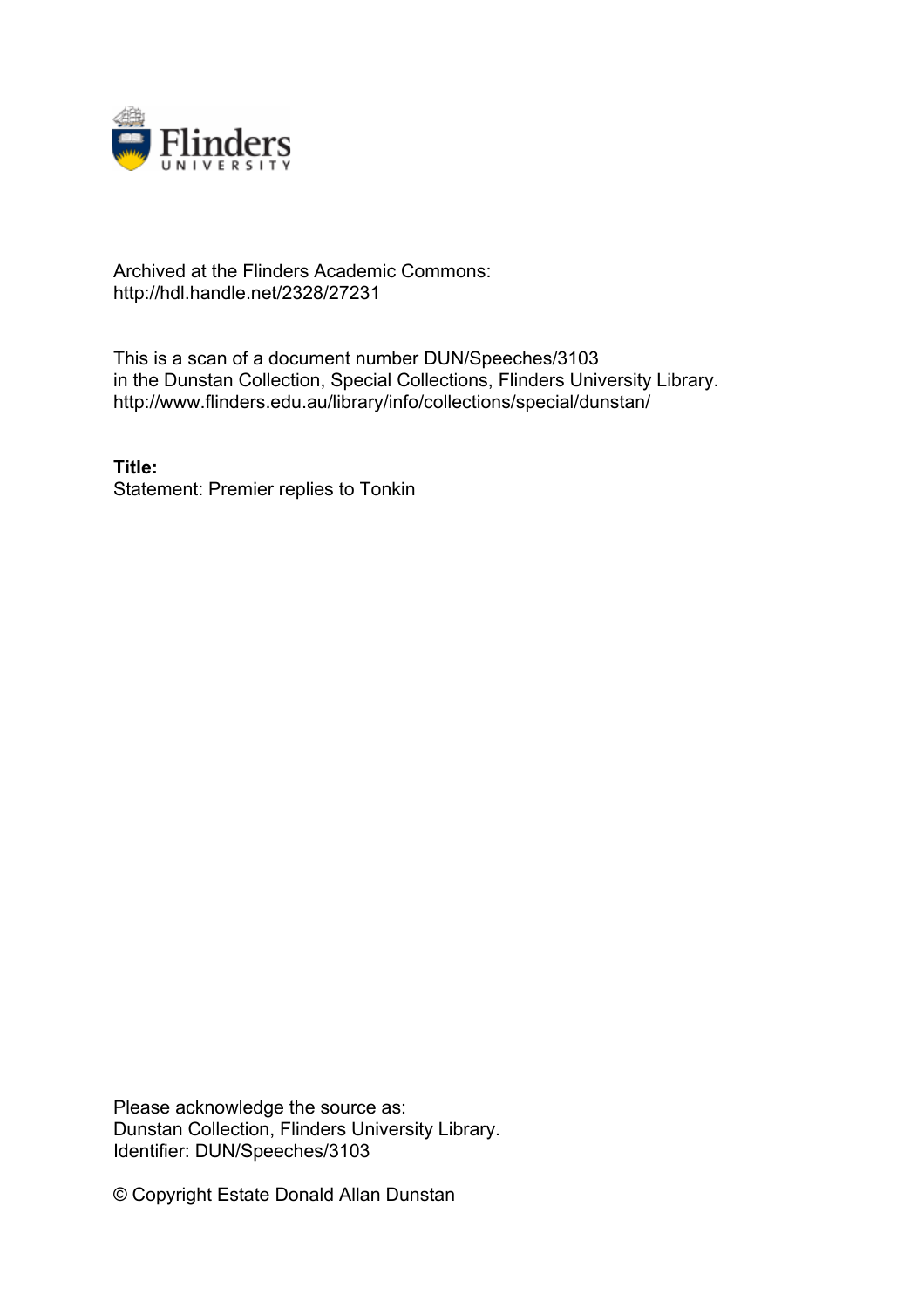$3/03$  $\cdot - 1$ 



STATEMENT

from the Premier

Date ...No v ember...4.....1976.... State Administration Centre, **Embargo .... South Australia 5001** 

**Victoria Square, Adelaide, 227 2688** 

## PREMIER REPLIES TO TONKIN

The Opposition's so called " new policy on juvenile crime" merely demonstrates how ill-informed and desperate Dr. Tonkin and his colleagues had become, the Premier, Mr. Dunstan, said today.

"The Opposition will do anything for a headline and yesterday afternoon obviously dreamt up a grab-bag of ideas so that they could cynically exploit a story in yesterday morning's newspaper.

'The fact that the story was incorrect didn't bother Dr. Tonkin. He went ahead with his hastily drawn up policy regardless, not realising that of the 15 points in his policy, 13 are already being carried out as part of the Government's programmes in the Police Department, the Education Department and the Department of Community Welfare.

"Dr. Tonkin is so desperate to hice the fact that the Liberal Party is bereft of ideas that he'seizes on figures which are more than a year old in order to give the appearance that the Liberal Party Opposition is actually doing something.

"The Liberal Party cannot be responsible nor apparently can it be original".

Going through the points of the Liberal Party policy, Mr. Dunstan said that six short term proposals had been suggested by Dr. Tonkin. Four were already in operation and the other two would require very detailed examination .

"Dr. Tonkin said the Police Force should be strengthened and maintained at 'an adequate level'. We already have the best Police Force in Australia an the ratio of police to population compares more than favourably with other State forces.

"The Police Department is satisfied that all its submissions for extra manpower have been granted. In fact, next year the active strength of the Police Force will be increased by more than 100 officers.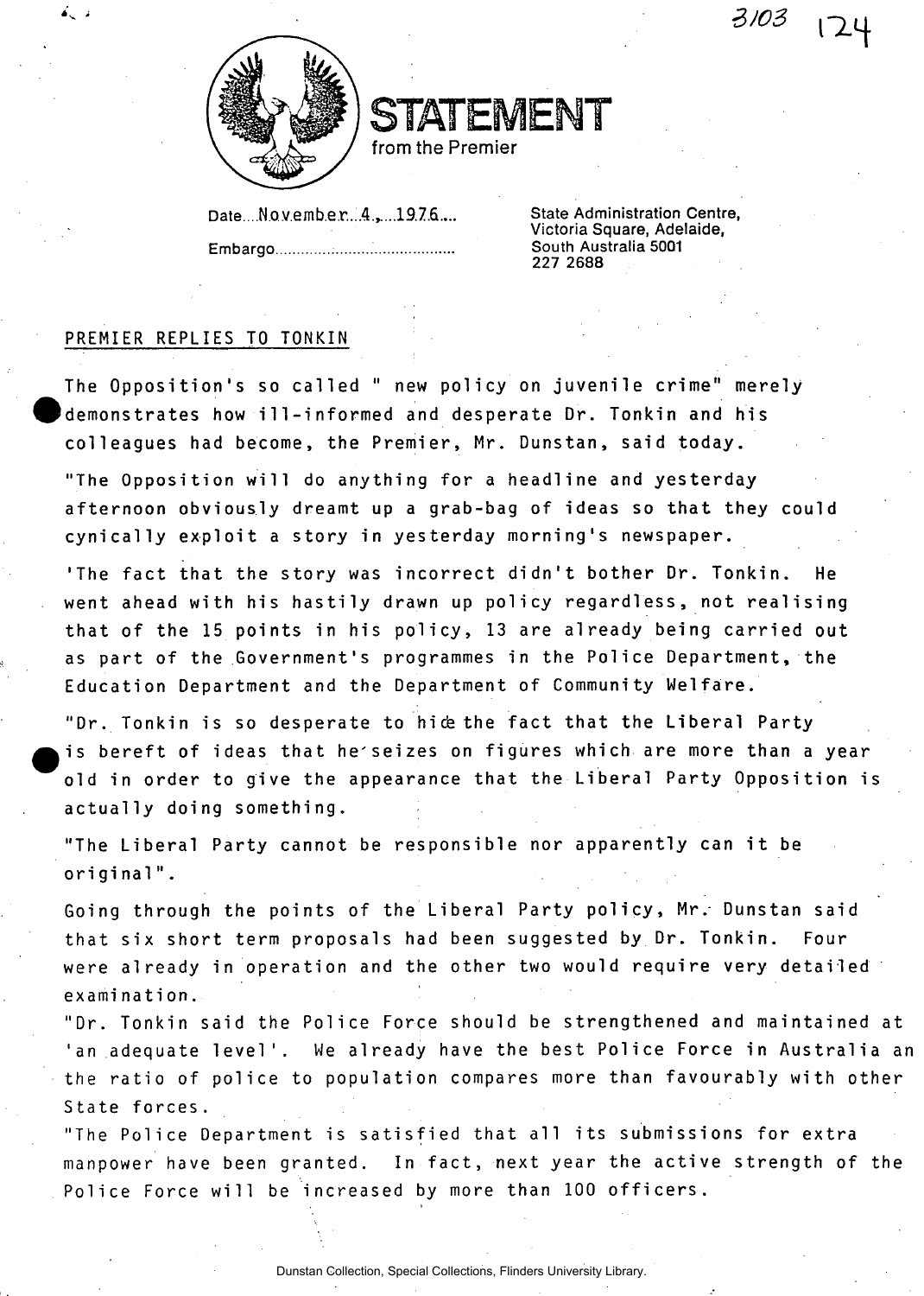"Dr. Tonkin makes these generalisations but he cannot name any specific instance where the Government has refused requests from the Police Department for extra staff. Not only have we built up the force, we have given it much better facilities and equipment. The services have been decentralised to country areas and many new police stations have been built in country areas. Communication facilities have been very greatly improved and in areas such as ' $\mathcal{F}_{\text{a} r}$  telephone radio links for patrol cars, South Australia is leading the country.

 $-3 -$ 

The Government has already greatly increased funding to voluntary counselling and support organisations. In the last financial year \$600,000 was given to voluntary organisations in the community welfare area of which \$60,000 went directly to youth organisations. This financial year \$640,000 has been allocated, \$80,000 marked for youth organisations .

- The Community Welfare Department is constantly seeking to improve the quality of its assessment facilities to help officers manage young offenders. The Department holds regular training courses and is always seeking to improve the qualifications of its staff.
- . The Government has already established weekend detention centres. This was done four years ago in 1972 when the Magill Youth Project Centre was established and an integral part of the training and rehabilitation programm for offenders sent to the Centre by the Court is taking part in special projects to benefit the community. Since then two new Centres have been set up for boys and girls between 8 and 15 years of age who have social and behavioural problems in school settings.

Under the heading of long term projects, the Premier said :

The State Government has improved facilities in primary schools to a very

large degree since it was elected in 1970. Successive Liberal Governments had let education spending decline and our schools, particularly primary schools, were a disgrace. We have changed that to the point where South Australia now leads the STates. In the next five years, 28 new primary schools will be built, 11 will be replaced or converted and another 13 will receive major upgrading work.

The Government has consistently increased both teaching and support staff for all education facilities in South Australia and once again SouthAustralia is in a favourable position compared with all the other States. The Government will certainly be continuing this policy but restrictions in education funds from the Federal Government will make it more difficult.

Dunstan Collection, Special Collections, Flinders University Library.

OVER PAGE ...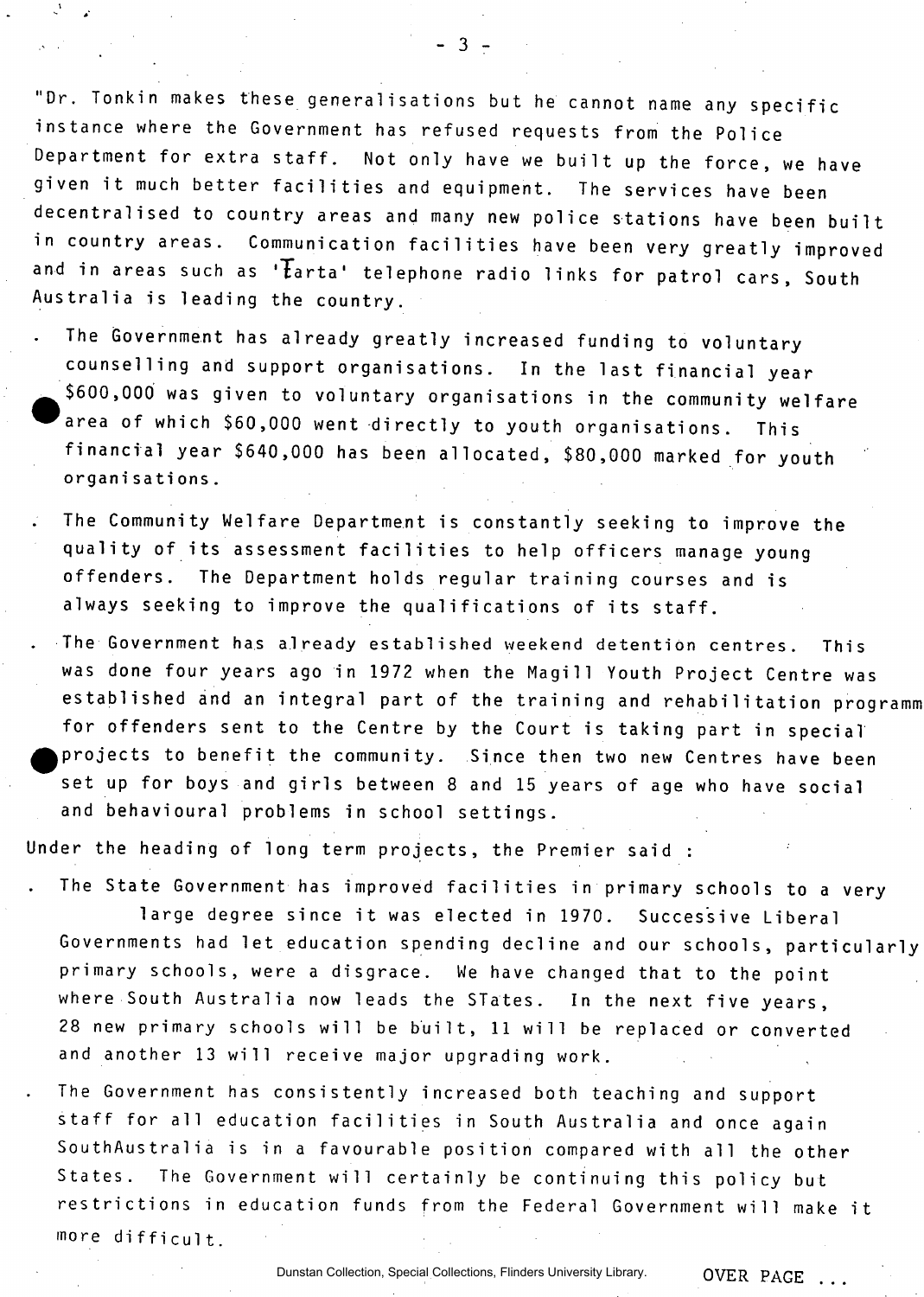. The Government already provides specialised teachers in music, art and other fields for 107 primary schools on both part time and full time employment. Specialised music teachers teach selected children in 84 schools. Part time and full time specialised teachers are employed to teach English as a second language to migrant children in 147 primary schools .

The Education Department already provides 58 guidance officers and 111 counsel 1ors .

The crisis care service and the community care service provide special counselling and services for children and families in potential crisis situations.

Under the heading Other Policy Measures, the Premier said :

The Government had already increased its support for the establishment of youth groups and the Education Department encouraged the use of school facilities after school hours for these activities. There is wide spread use of school ovals and activity facilities in both metropolitan and country areas and out of school programmes have been financed by the Childhood Services Council at seven primary schools. The Department has carried out a pilot project at three primary schools in which a staff member was made available to co-ordinate out of school activities. This has proved extremely successful.

The existing youth organisations are getting increased subsidies and support .

The Police Department has a vigorous policy of telling the community what it is doing and it has concentrated especially on youth centres and primary schools.

The facilities for general family counselling in South Australia are by far superior to that of any other State and the Government strongly supports the present system of both services provided by the Department of Community Welfare and voluntary organisations. The amount of money we have made available to voluntary organisations proves our intentions.

- 4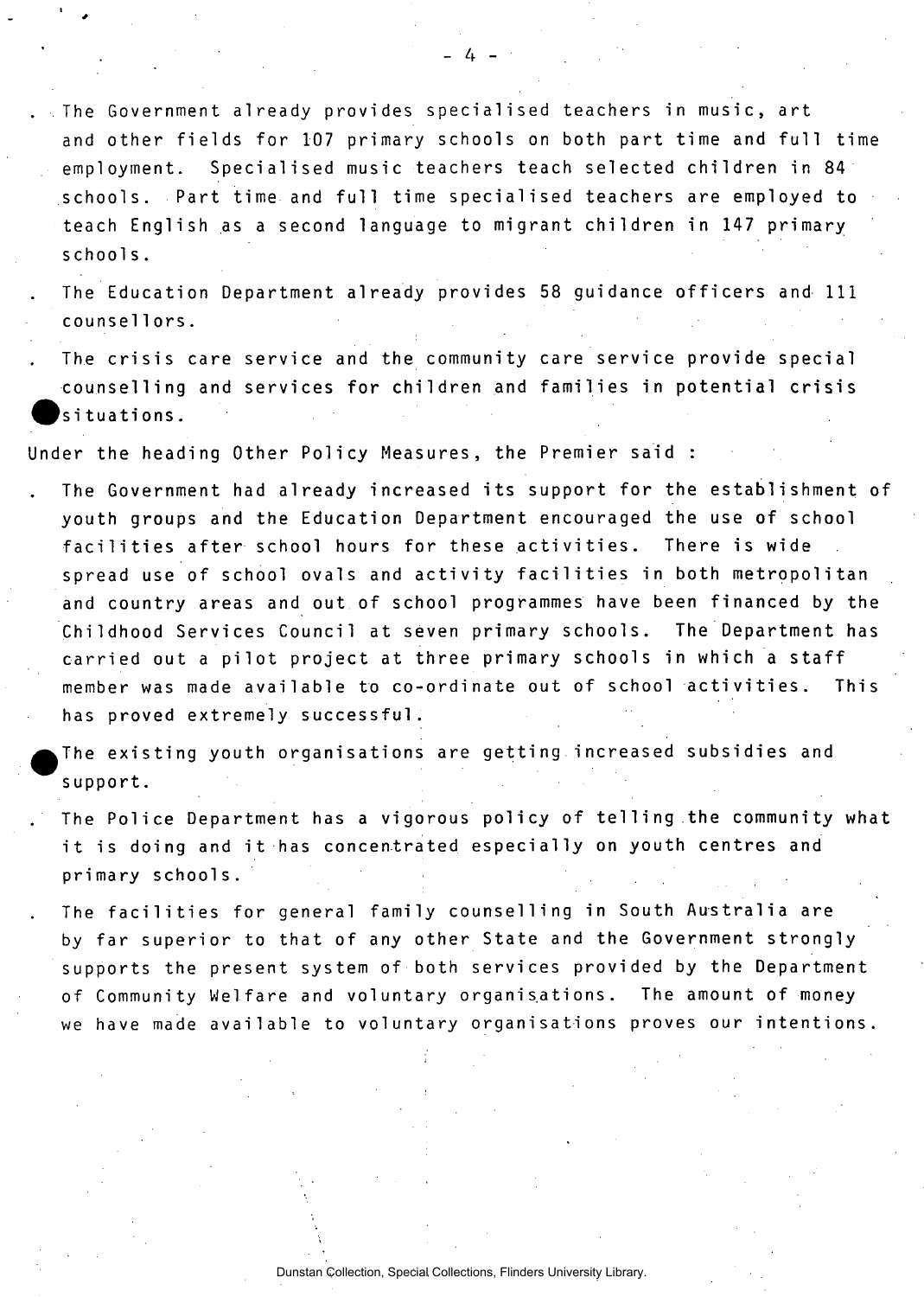

STATEMENT from the Premier

Date....No.v.emb.e.r...4.,....1976....<sup>2</sup> State Administration Centre, **Embargo .....................** 

**Victoria Square, Adelaide, 227 2688** 

## PREMIER REPLIES TO TONKIN

The Opposition's so called " new policy on juvenile crime" merely demonstrates how ill-informed and desperate Dr. Tonkin and his colleagues had become, the Premier, Mr. Dunstan, said today.

"The Opposition will do anything for a headline and yesterday afternoon obviously dreamt up a grab-bag of ideas so that they could cynically exploit a story in yesterday morning's newspaper.

'The fact that the story was incorrect didn't bother Dr. Tonkin. He went ahead with his hastily drawn up policy regardless, not realising that of the 15 points in his policy, 13 are already being carried out as part of the Government's programmes in the Police Department, the Education Department and the Department of Community Welfare.

"Dr. Tonkin is so desperate to hice the fact that the Liberal Party is bereft of ideas that he seizes on figures which are more than a year old in order to give the appearance that the Liberal Party Opposition is actually doing something.

"The Liberal Party cannot be responsible nor apparently can it be original" .

Going through the points of the Liberal Party policy, Mr. Dunstan said that six short term proposals had been suggested by Dr. Tonkin. Four were already in operation and the other two would require very detailed examination .

"Dr. Tonkin said the Police Force should be strengthened and maintained at 'an adequate level'. We already have the best Police Force in Australia an the ratio of police to population compares more than favourably with other State forces.

"The Police Department is satisfied that all its submissions for extra manpower have been granted. In fact, next year the active strength of the Police Force will be increased by more than 100 officers.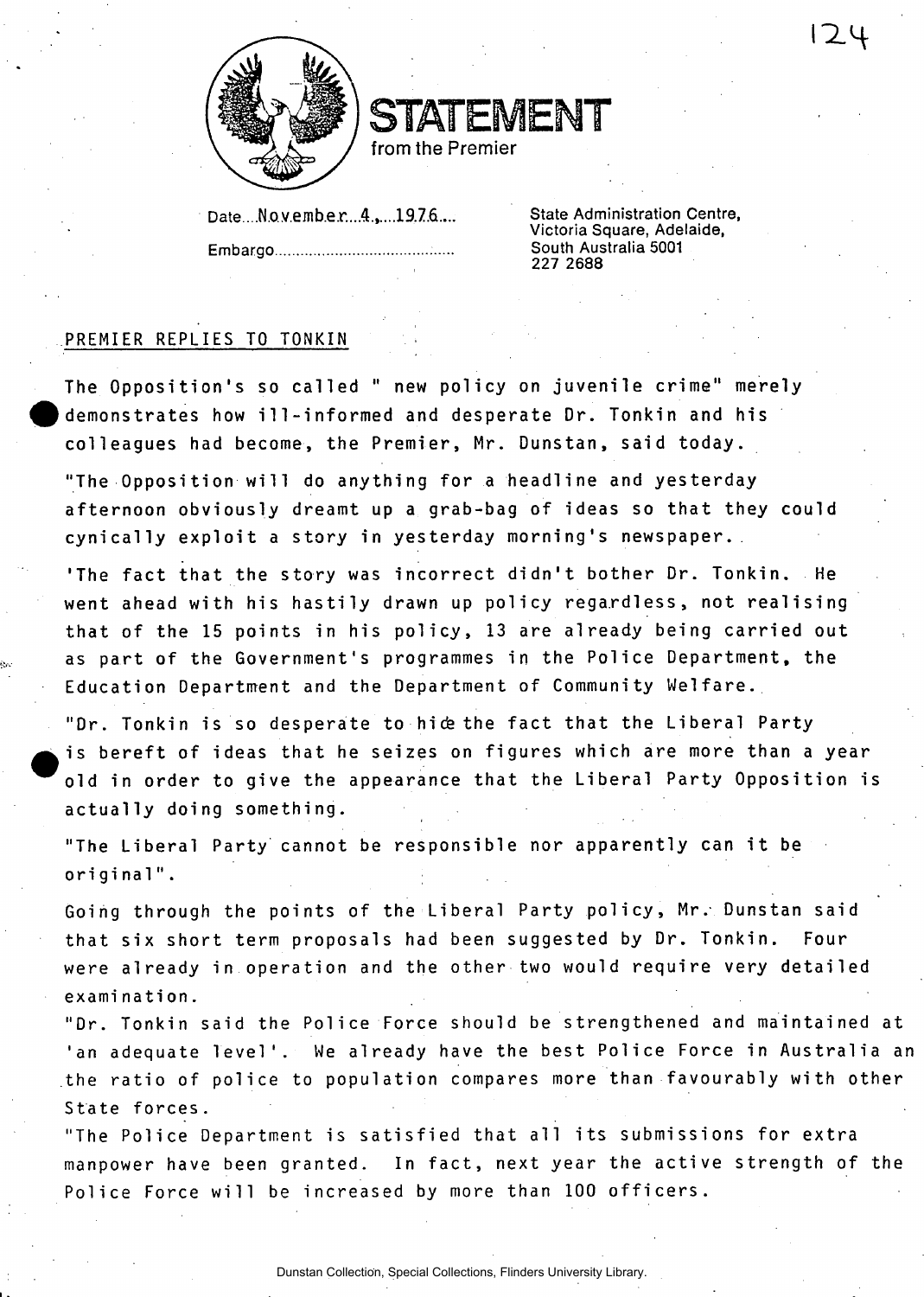"Dr. Tonkin makes these generalisations but he cannot name any specific instance where the Government has refused requests from the Police Department for extra staff. Not only have we built up the force, we have given it much better facilities and equipment. The services have been decentralised to country areas and many new police stations have been built in country areas. Communication facilities have been very greatly improved and in areas such as ' $\overline{t}$ arta' telephone radio links for patrol cars, South Australia is leading the country.

The Government has already greatly increased funding to voluntary counselling and support organisations. In the last financial year \$600,000 was given to voluntary organisations in the community welfare area of which \$60,000 went directly to youth organisations. This financial year \$640,000 has been allocated, \$80,000 marked for youth organisations .

The Community Welfare Department is constantly seeking to improve the quality of its assessment facilities to help officers manage young offenders. The Department holds regular training courses and is always seeking to improve the qualifications of its staff.

The Government has already established weekend detention centres. This was done four years ago in 1972 when the Magill Youth Project Centre was established and an integral part of the training and rehabilitation program for offenders sent to the Centre by the Court is taking part in special. projects to benefit the community. Since then two new Centres have been set up for boys and girls between 8 and 15 years of age who have social and behavioural problems in school settings.

Under the heading of long term projects, the Premier said :

The State Government has improved facilities in primary schools to a very large degree since it was elected in 1970. Successive Liberal Governments had let education spending decline and our schools, particularly primary schools, were a disgrace. We have changed that to the point where South Australia now leads the STates. In the next five years, 28 new primary schools will be built, 11 will be replaced or converted and another 13 will receive major upgrading work.

The Government has consistently increased both teaching and support staff for all education facilities in South Australia and once again SouthAustralia is in a favourable position compared with all the other States. The Government will certainly be continuing this policy but restrictions in education funds from the Federal Government will make it more difficult.

Dunstan Collection, Special Collections, Flinders University Library.

 $-3-$ 

OVER PAGE